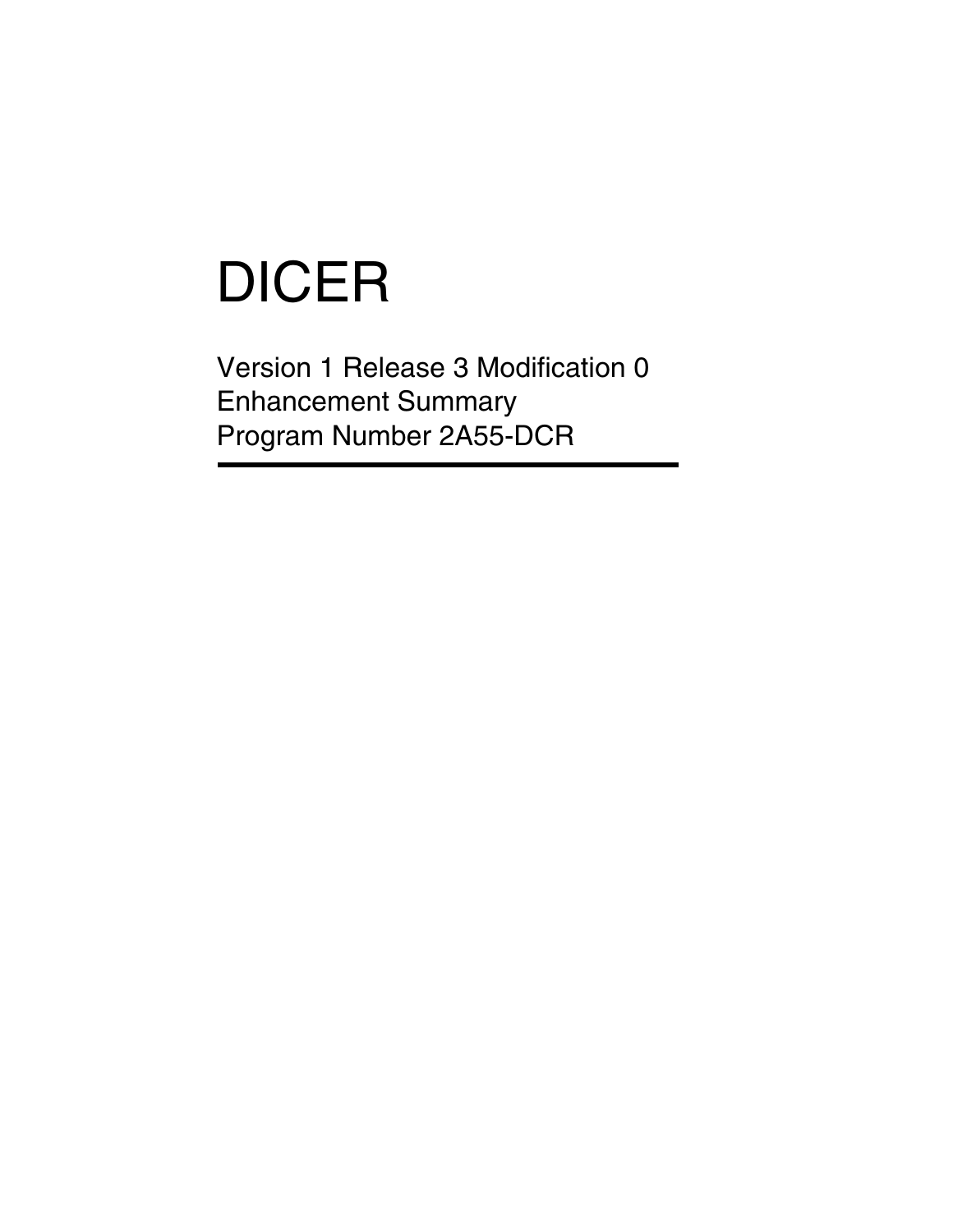**Second Edition (February 2005)**



809 W Howe St Seattle, WA 98119

Phone: (206) 284-5078 Fax: (206) 284-5029<br>E-mail: support@gumb E-mail: support@gumbo.com<br>Web: www.gumbo.com www.gumbo.com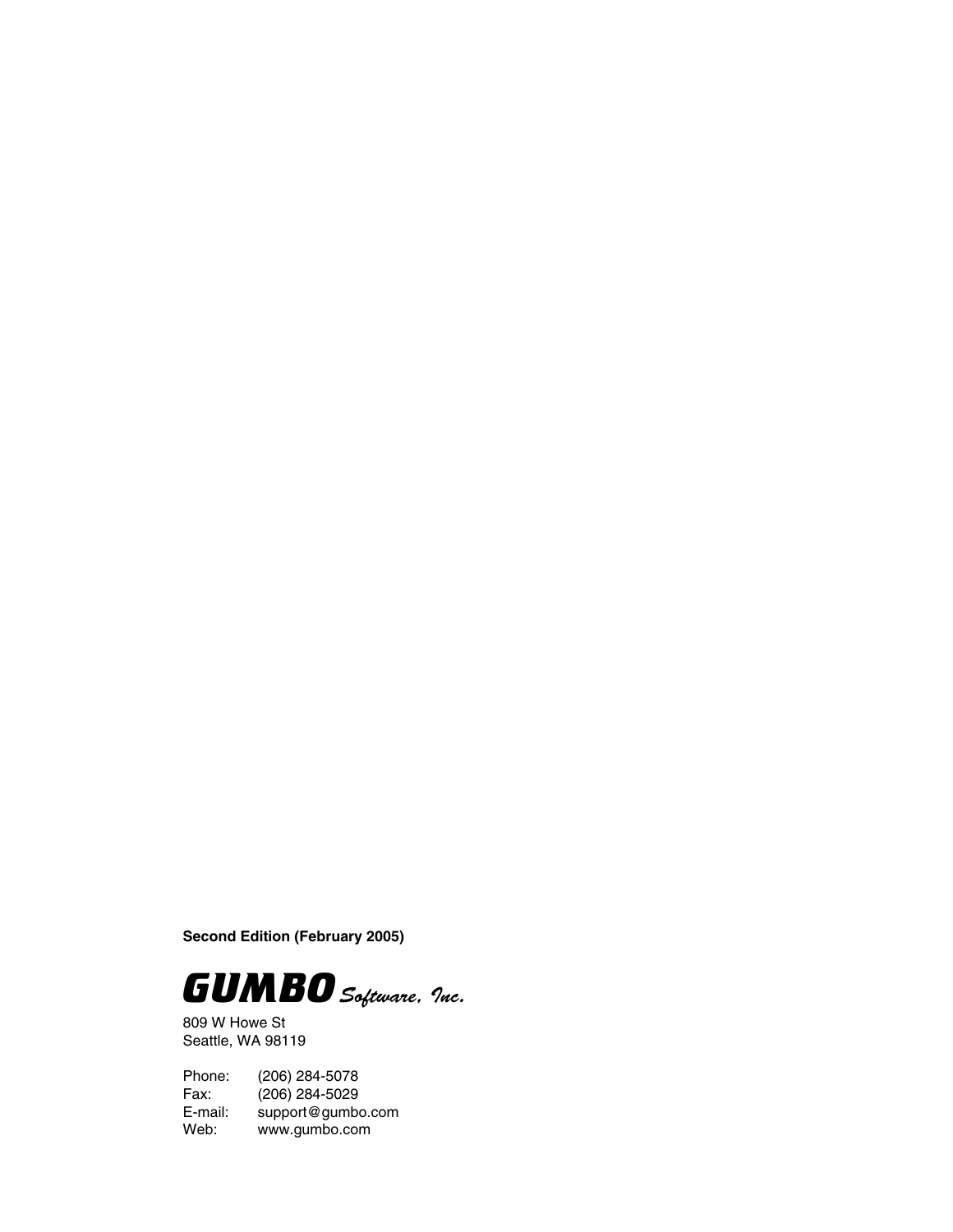# **Installation Instructions**

#### **Restoring the new release**

Read the Enhancement Summary to determine if any changes affect your installation. To install Ver 1 Rel 3 Mod 0, sign on as the security officer.

1. Verify that your machine is at OS/400 V5R1M0 or later by running:

DSPDTAARA DTAARA(QGPL/QSS1MRI)

- 2. Mount the distribution media in the appropriate device.
- 3. Submit the Restore Licensed Program (RSTLICPGM) command to batch:

RSTLICPGM LICPGM(2A55DCR) DEV(device-name) LNG(2924)

4. Enter your permanent authorization code.

# **Enhancements for Dicer Version 1 Release 3 Modification 0**

#### **What's In This Section**

This section provides information on Dicer enhancements for the current release, notes any customer code implications, and describes where to find more information when applicable.

### **Display Page Data (DSPPAGDTA) Command Added**

A new command, Display Page Data (DSPPAGDTA), has been added to Spool-a-Matic. The command allows you to display selected data from within a spooled file. The command supports output to a display, to print, and most interestingly to an output file.

For example, by displaying the page position of the customer number in spooled files containing invoices, you can create an index from customer number to the related spooled files that contain their invoices.

The command takes the identity of a spooled file and page data selection as input. The page data parameter allows you to specify the line, position, and length of the data to be retrieved from each page. Additionally, the page data parameter allows you to specify that "off page" data, such as that specified on the DDS STRPAGGRP() and DOCIDXTAG() keywords, should be retrieved. Multiple page data specifications are support.

The Display Page Data (DSPPAGDTA) command to generates output files with PDPAGDRF as the record. PDPAGDRF is made up of several groups of fields that describe an element of the page.

- **o** Spooled file. These fields provide information about the spooled file from which the data was taken.
	- PDJSYS Name of the system where the job that created the spooled file ran.
	- PDJJOB Name of the job that created the spooled file.
	- PDJUSR Name of the user who produced the spooled file.
	- PDJNBR Number of the job in the system.
	- PDJSPF Name of the spooled file.
	- PDJSP# Spooled file number within the job.
- **o** Location. These fields describe the location of the data in the spooled file. PDPAGE Page number.
	- PDLINE Line number the data appears on. The possible special values and their meanings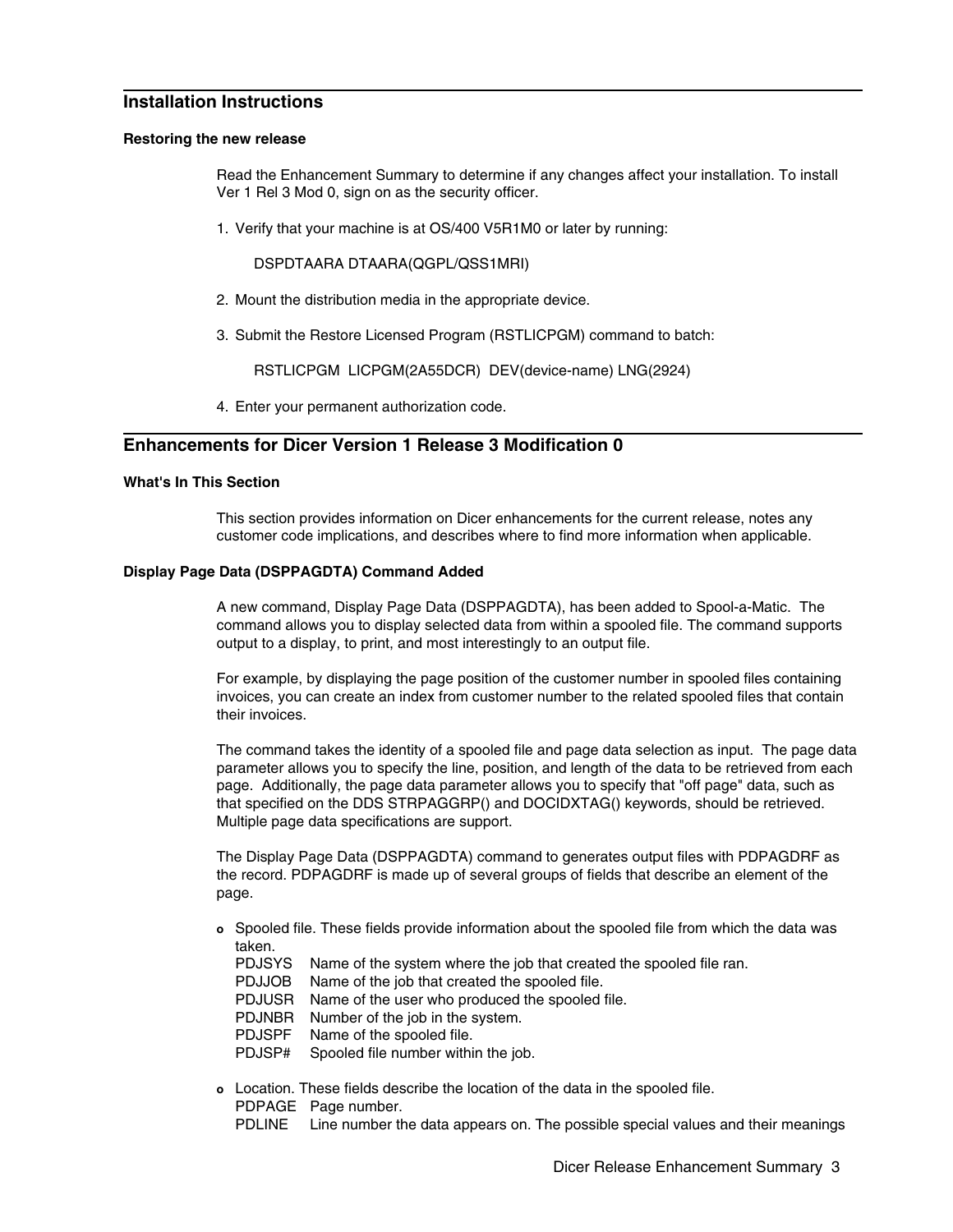are:

**-53 = \*DOCIDXTAG:** The data was added to the spooled file using the DDS DOCIDXTAG() keyword at either the page level or group level.

**-54 = \*DOCIDXPAG:** The data was added to the spooled file using the DDS DOCIDXTAG() keyword at the page level.

**-55 = \*DOCIDXGRP:** The data was added to the spooled file using the DDS DOCIDXTAG() keyword at the group level.

**-56 = \*STRPAGGRP:** The data was added to the spooled file using the DDS STRPAGGRP() keyword.

**-57 = \*DOCIDXTAGP:** The data was added to the spooled file using the DDS DOCIDXTAG() keyword at the page level, group level or was propagated from the group level to all pages in the group.

**-58 = \*DOCIDXGRPP:** The data was added to the spooled file using the DDS DOCIDXTAG() keyword at the group level or was propagated from the group level to all pages in the group.

**-59 = \*STRPAGGRPP:** The data was added to the spooled file using the DDS STRPAGGRP() keyword or was propagated from the keyword to all pages in the page group.

- PDSPOS Position on the line the data starts. When PDLINE contains one of the special values, PDPOS is zero.
- **o** Data. These fields contain the data.
	- PDVLEN Length of data contained in the following field.
	- PDVDTA Data retrieved from the page. When PDLINE is one of the special values related to the DDS STRPAGGRP() keyword, PDVDTA contains the "group-name" specified. When PDLINE is one of the special values related to the DDS DOCIDXTAG() keyword, PDVDTA contains the "attribute-value" specified.
	- PDNLEN Length of data contained in the following field.
	- PDNDTA Name data. When PDLINE is one of the special values related to the DDS DOCIDXTAG() keyword, PDNDTA contains the "attribute-name" specified otherwise it is blank.

#### **Menu Options Corrected**

Dicer menu options 10 and 65 specified wrong program name and didn't work.

## **Spool Merge Corrections And Updates**

- o The number of spooled files that can be specified on the Merge Spooled File (MRGSPLF) command has been increased from 16 to 128.
- o Splitting based on a \*STRPAGGRP page sort key was generating MCH3601 Pointer not set for location referenced when there were orphan pages outside of the page groups.
- o Merging a single spooled file without a page sort key (effectively a copy) and taking the output queue default of \*FIRST resulted in the new spooled file being placed in QPRINT in all cases. The problem was corrected.

## **Authorization Component Corrections And Updates**

o Authorization code now enforces requirement that \*LPAR license is run on a partitioned machine. If a formally partitioned machine becomes unpartitioned while the software is running under an \*LPAR license, a grace period is granted.

# **Command Processing Corrections And Updates**

- o Output file component support added.
- 4 © Copyright Gumbo Software, Inc. 2005.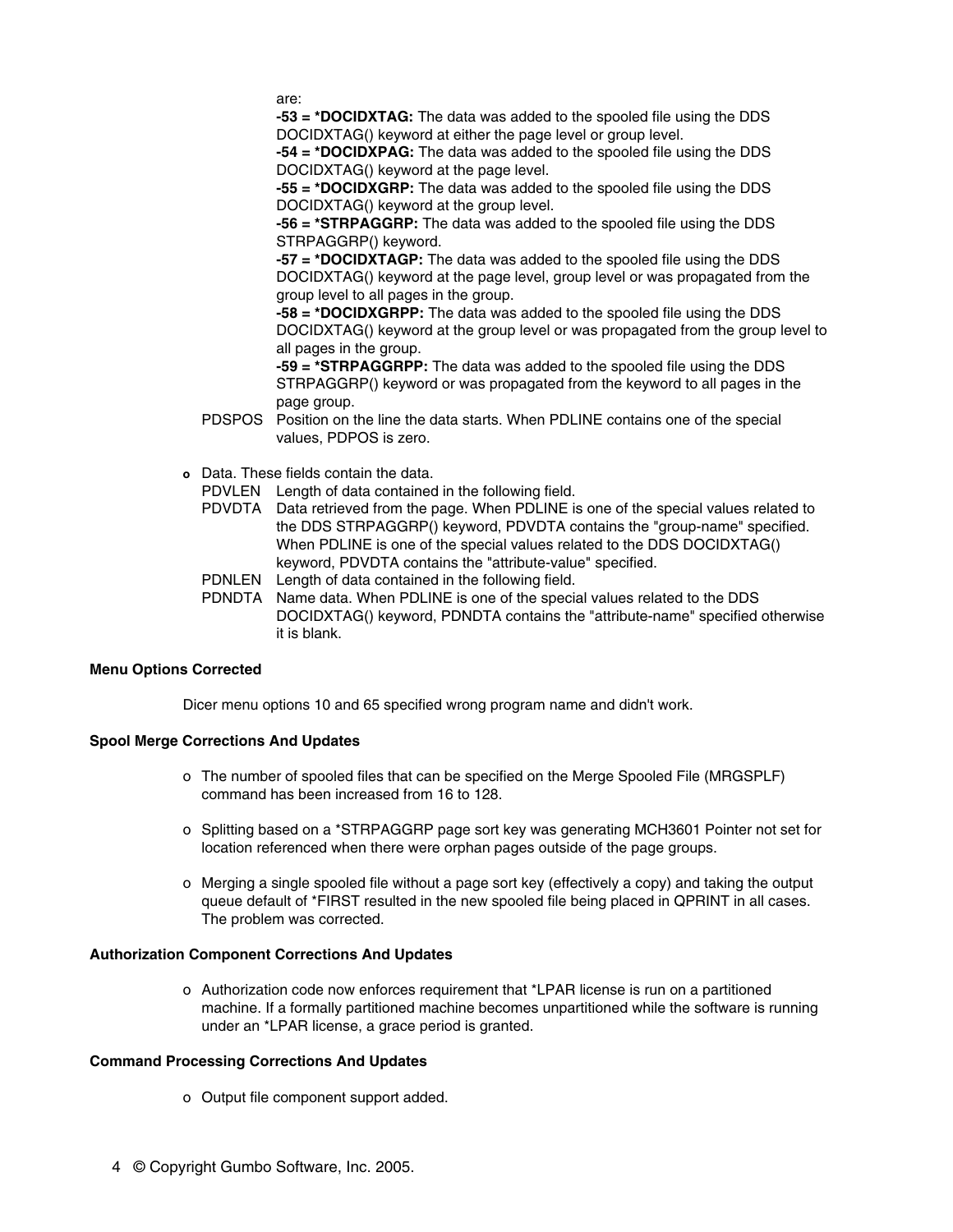#### **Font Processor Corrections And Updates**

- o The base font used by a spooled file that does not otherwise specify a font was calculated incorrectly for all spooled files other than character set 697, codepage 37.
- o Updated font base data table with additional character set data for Greek, Cyrillic, etc.
- o Updated font base data table with additional \*FGID imbedding data for Greek, Cyrillic, etc.
- o Updated font base data table with addition of missing font global identifier modification entries to correct \*FGID 404 rendering problem.
- o Updated font base data table with addition of undocumented graphic character set global id substitution entries to correct \*FGID imbedding of OCR font 19.

#### **IPDS Processor Corrections And Updates**

o Page size miscalculated for some spooled files when multiple font specified.

#### **MODCA Processor Corrections And Updates**

- o Enabled processing of medium map specified constant back overlays and add exports.
- o Enabled processing of medium map specified text suppression local ids.
- o Enable Begin Page invoking of medium map through triplet x'02' Fully Qualified Name's type x'8D' Begin Medium Map Reference type code.
- o Internal change to allow sharing of font stack during resource processing for SCS and IPDS.
- o Enabled processing of overlays specified in medium maps.
- o External Resource Group specified in a spooled file's print data stream is mapped and processed in the required order.
- o External resource name now posted internally during mapped resource processing.

#### **Print Data Stream Processor Corrections And Updates**

- o Default print data stream manager's internal buffering now buffers entire spooled file regardless of size. This greatly increases performance when traversing very large spooled files multiple times.
- o Added exports to retrieve page count and selected count from page maps.
- o Default print data stream manager now waits for data from an incomplete and open spooled file to become ready instead of failing with message id CPF33D7.

#### **Program Distribution Corrections And Updates**

o Product installation preserves any product job descriptions when a new release is installed over an old release in order to preserve any customer changes. This caused the CHKPRDOPT command and the Verify that Dicer is installed correctly menu option to show a failure. The product exit program has been changed to allow job descriptions from an old release to be honored as "present".